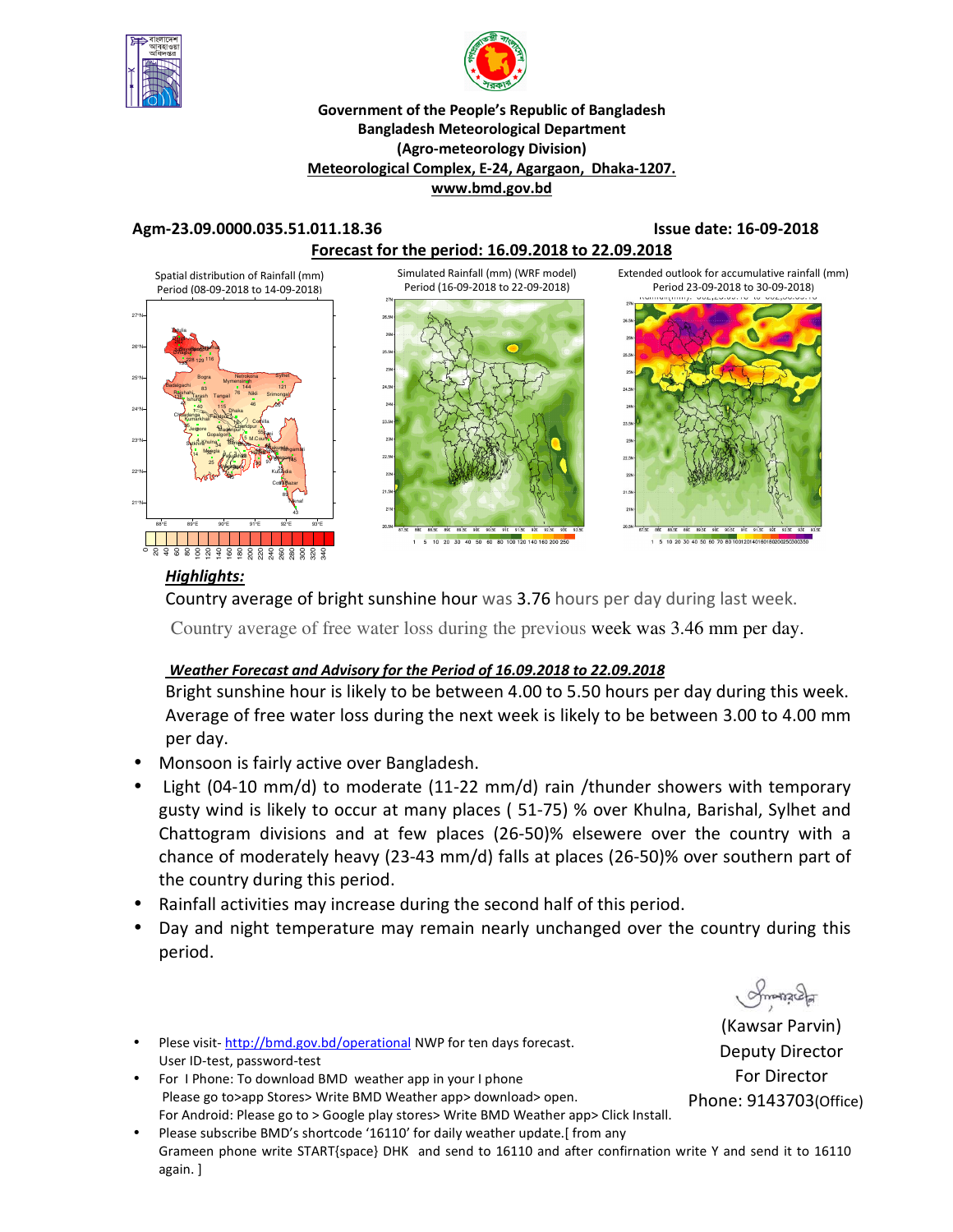### **Short Weather description Period: 08.09.2018 to 14.09.2018** Maximum And Minimum Temperature (Range and Extreme)

| <b>Divisions</b><br><b>Maximum temperature</b><br>range in <sup>o</sup> C |      |  |      | <b>Highest maximum</b><br>temperature in <sup>"</sup> C | Minimum temperature<br>Range in <sup>o</sup> C |          |               |      | Lowest minimum<br>temperature in <sup>o</sup> C |      |  |                                       |                     |                |
|---------------------------------------------------------------------------|------|--|------|---------------------------------------------------------|------------------------------------------------|----------|---------------|------|-------------------------------------------------|------|--|---------------------------------------|---------------------|----------------|
| <b>Dhaka</b>                                                              | 29.2 |  |      |                                                         | 35.0 <sup>o</sup> CTangail & Madaripur         | 35.0     | $^{\circ}$ c  | 23.5 | $\overline{\phantom{0}}$                        |      |  | $27.6$ <sup>o</sup> C Tangail & Nikli | 23.5 $^{\circ}$ C   |                |
| Mymensingh                                                                | 27.5 |  | 33.5 |                                                         | <sup>o</sup> CMymensingh                       | 33.5 °Cl |               | 23.5 | $\overline{\phantom{a}}$                        |      |  | $27.3$ °C Netrokona                   | 23.5                | °c             |
| Chattogram                                                                | 28.0 |  |      |                                                         | 35.0 °C Chandpur                               | 35.0     | $^{\circ}$ cl | 23.0 | $\overline{\phantom{a}}$                        |      |  | $27.5$ $\degree$ C Rangamati          | 23.0                | $^{\circ}$ c   |
| Sylhet                                                                    | 28.7 |  |      |                                                         | 34.2 Csvlhet                                   | 34.2     | $^{\circ}$ Cl | 23.5 | $\overline{\phantom{a}}$                        | 26.6 |  | Sylhet                                | 23.5                | $^{\circ}$ c   |
| Rajshahi                                                                  | 30.8 |  |      |                                                         | 35.2 <sup>o</sup> C Rajshahi                   | 35.2     | $^{\circ}$ c  | 24.2 | $\overline{\phantom{a}}$                        |      |  | $\overline{27.3}$ °C Bogura           | 24.2 $\mathrm{^0C}$ |                |
| Rangpur                                                                   | 28.7 |  |      |                                                         | 34.0 °C Dinajpur & Sayedpur                    | 34.0     | $^{\circ}$ Cl | 23.5 | $\sim$                                          |      |  | $27.5$ °C Sayedpur                    | 23.5                | $\overline{c}$ |
| Khulna                                                                    | 31.0 |  | 35.8 |                                                         | <sup>o</sup> Clashore                          | 35.8     | °c            | 25.3 | $\overline{\phantom{a}}$                        |      |  | $27.5$ <sup>o</sup> C Chuadanga       | 25.3 $^{\circ}$ C   |                |
| Barishal                                                                  | 30.5 |  | 35.0 |                                                         | <sup>o</sup> CPatuakhali & Bhola               | 35.0     | $^{\circ}$ C  | 24.9 |                                                 |      |  | $\overline{27.2}$ °C Khepupara        | 24.9                | °⊂             |

|  |  | Rainfall analysis and average temperature: |
|--|--|--------------------------------------------|
|  |  |                                            |

| 19<br>$-76$<br>Dhaka<br>80<br>092<br>063<br>33.7<br>26.9<br>31.8<br>04<br>Faridpur<br>43<br>63<br>$-32$<br>33.2<br>31.5<br>25.7<br>96<br>069<br>04<br>71<br>46<br>-35<br>97<br>63<br>33.7<br>32.0<br>26.2<br>Madaripur<br>04<br>$\star\star$<br>$***$<br>Nikli<br>46<br>097<br>075<br>31.0<br>26.0<br>04<br>$\star\star$<br>$\star\star$<br>$\star\star$<br>$\star\star$<br>Tangail<br>115<br>71<br>31.7<br>62<br>40<br>$\star\star$<br>$***$<br>$\star\star$<br>34<br>26.0<br>085<br>066<br>32.9<br>Gopalgonj<br>07<br>76<br>77<br>Mymensingh<br>$-1$<br>98<br>75<br>30.9<br>31.0<br>26<br>06<br>$\star\star$<br>$\star\star$<br>$***$<br>$\star\star$<br>$\star\star$<br>$\star\star$<br>$\star\star$<br>144<br>Netrokona<br>05<br>$\star\star$<br>$\star\star$<br>Chattogram<br>35<br>113<br>31.8<br>-69<br>031<br>026<br>05<br>$\star\star$<br>$\star\star$<br>$\star\star$<br>$\star\star$<br>67<br>Sitakunda<br>106<br>-37<br>6<br>31.6<br>79<br>145<br>84<br>97<br>31.7<br>31.8<br>24.4<br>Rangamati<br>48<br>04<br>90<br>31.3<br>Cox'sBazar<br>89<br>$-1$<br>6<br>96<br>76<br>31.2<br>25.3<br>$\star\star$<br>$\star\star$<br>$^{\star\star}$<br>$^{\star\star}$<br>Teknaf<br>43<br>105<br>$-59$<br>2<br>30.6<br>90<br>$-16$<br>31.7<br>25.6<br>Hatiya<br>107<br>100<br>79<br>30.6<br>06<br>***<br>$\star\star$<br>$\star\star$<br>$**$<br>$\star\star$<br>31.1<br>Sandw ip<br>97<br>114<br>06<br>Kutubdia<br>72<br>97<br>35<br>98<br>81<br>30.8<br>31.0<br>25.6<br>06<br>89<br>25.6<br>Feni<br>45<br>-49<br>097<br>073<br>31.7<br>31.3<br>06<br>M.Court<br>103<br>87<br>31.5<br>31.2<br>26.1<br>46<br>$-55$<br>96<br>04<br>$***$<br>5<br>67<br>033<br>027<br>Chandpur<br>095<br>066<br>31.6<br>03<br>55<br>70<br>04<br>096<br>074<br>31.1<br>31.6<br>26.0<br>Cumilla<br>-21<br>121<br>124<br>-2<br>06<br>96<br>75<br>31.2<br>31.6<br>25.3<br>Sylhet<br>96<br>32.2<br>32.1<br>25.2<br>20<br>65<br>058<br>Srimongal<br>-69<br>03<br>Rajshahi<br>41<br>58<br>$-29$<br>32.2<br>04<br>097<br>34.1<br>26.1<br>063<br>62<br>34<br>83<br>096<br>055<br>32.7<br>32.1<br>26.4<br>Bogura<br>04<br>$\mathbf{1}$<br>56<br>Ishurdi<br>-98<br>097<br>057<br>034<br>32.2<br>026<br>01<br>$***$<br>$\star\star$<br>$\star\star$<br>136<br>32.4<br>25.9<br>Badalgachi<br>100<br>081<br>05<br>$\star\star$<br>$\star\star$<br>$***$<br>40<br>100<br>61<br>32.4<br>26.3<br>Tarash<br>03<br>Rangpur<br>129<br>69<br>04<br>25.1<br>Rangpur<br>87<br>095<br>31.4<br>077<br>31.0<br>25.7<br>138<br>72<br>92<br>04<br>096<br>072<br>32.0<br>31.7<br>26.1<br>Dinajpur<br>$***$<br>$\star\star$<br>$^{\star\star}$<br>228<br>Sayedpur<br>06<br>95<br>73<br>35.6<br>27.7<br>$\star\star$<br>$\star\star$<br>$\star\star$<br>$\star\star$<br>***<br>$\star\star$<br>$\star\star$<br>116<br>Rajarhat<br>05<br>$\star\star$<br>$***$<br>$***$<br>Tetulia<br>262<br>07<br>30.1<br>24.7<br>099<br>081<br>**<br>$\star\star$<br>$\star\star$<br>$\star\star$<br>**<br>***<br>347<br>Dimla<br>06<br>32<br>68<br>97<br>64<br>34.3<br>31.9<br>26.4<br>25.8<br>Khulna<br>-53<br>04<br>$***$<br>$\star\star$<br>$***$<br>25<br>098<br>070<br>033<br>026<br>Mongla<br>02<br>25.5<br>Jashore<br>$\overline{58}$<br>34.2<br>32.4<br>26.1<br>-93<br>4<br>02<br>96<br>66<br>25<br>81<br>34.2<br>32.6<br>26<br>25.7<br>Chuadanga<br>-69<br>96<br>66<br>03<br>Satkhira<br>14<br>73<br>25.6<br>-81<br>097<br>062<br>33.8<br>31.9<br>26.6<br>02<br>$\star\star$<br>$***$<br>$\overline{c}$<br>98<br>55<br>33.3<br>26.4<br>Kumarkhali<br>01<br>3<br>69<br>32.8<br>31.2<br>26.7<br>Barisal<br>-96<br>099<br>068<br>25.4<br>03<br><b>Bhola</b><br>23<br>78<br>$-71$<br>03<br>31.2<br>25.8<br>098<br>26.4<br>062<br>32.8<br>Patuakhali<br>3<br>101<br>-97<br>098<br>073<br>32.9<br>31.2<br>26.7<br>25.8<br>06<br>43<br>102<br>04<br>30.8<br>Khepupara<br>-58<br>097<br>075<br>032<br>026 | Name of the<br><b>Divisions</b> | Name of the<br><b>Stations</b> | Total<br>Rainfall<br>in $(mm)$ | Normal<br>Rainfall<br>in $(mm)$ | Deviation<br>in % | Total<br>Rainy<br>days | Average<br>M ax<br><b>Humidity</b><br>in % | Average<br>Min<br>in % | Average<br>M ax.<br>Humidity temp in °C | Average<br>Normal<br>Max.<br>temp in<br>°C | Average<br>M in.<br>temp in °<br>С | Average<br>Normal<br>Min.<br>temp in<br>℃ |
|-----------------------------------------------------------------------------------------------------------------------------------------------------------------------------------------------------------------------------------------------------------------------------------------------------------------------------------------------------------------------------------------------------------------------------------------------------------------------------------------------------------------------------------------------------------------------------------------------------------------------------------------------------------------------------------------------------------------------------------------------------------------------------------------------------------------------------------------------------------------------------------------------------------------------------------------------------------------------------------------------------------------------------------------------------------------------------------------------------------------------------------------------------------------------------------------------------------------------------------------------------------------------------------------------------------------------------------------------------------------------------------------------------------------------------------------------------------------------------------------------------------------------------------------------------------------------------------------------------------------------------------------------------------------------------------------------------------------------------------------------------------------------------------------------------------------------------------------------------------------------------------------------------------------------------------------------------------------------------------------------------------------------------------------------------------------------------------------------------------------------------------------------------------------------------------------------------------------------------------------------------------------------------------------------------------------------------------------------------------------------------------------------------------------------------------------------------------------------------------------------------------------------------------------------------------------------------------------------------------------------------------------------------------------------------------------------------------------------------------------------------------------------------------------------------------------------------------------------------------------------------------------------------------------------------------------------------------------------------------------------------------------------------------------------------------------------------------------------------------------------------------------------------------------------------------------------------------------------------------------------------------------------------------------------------------------------------------------------------------------------------------------------------------------------------------------------------------------------------------------------------------------------------------------------------------------------------------------------------------------------------------------------------------------------------------------------------------------------------------------------------------------------------------------------------------------------------------------------|---------------------------------|--------------------------------|--------------------------------|---------------------------------|-------------------|------------------------|--------------------------------------------|------------------------|-----------------------------------------|--------------------------------------------|------------------------------------|-------------------------------------------|
|                                                                                                                                                                                                                                                                                                                                                                                                                                                                                                                                                                                                                                                                                                                                                                                                                                                                                                                                                                                                                                                                                                                                                                                                                                                                                                                                                                                                                                                                                                                                                                                                                                                                                                                                                                                                                                                                                                                                                                                                                                                                                                                                                                                                                                                                                                                                                                                                                                                                                                                                                                                                                                                                                                                                                                                                                                                                                                                                                                                                                                                                                                                                                                                                                                                                                                                                                                                                                                                                                                                                                                                                                                                                                                                                                                                                                                               | Dhaka                           |                                |                                |                                 |                   |                        |                                            |                        |                                         |                                            |                                    | 25.9                                      |
|                                                                                                                                                                                                                                                                                                                                                                                                                                                                                                                                                                                                                                                                                                                                                                                                                                                                                                                                                                                                                                                                                                                                                                                                                                                                                                                                                                                                                                                                                                                                                                                                                                                                                                                                                                                                                                                                                                                                                                                                                                                                                                                                                                                                                                                                                                                                                                                                                                                                                                                                                                                                                                                                                                                                                                                                                                                                                                                                                                                                                                                                                                                                                                                                                                                                                                                                                                                                                                                                                                                                                                                                                                                                                                                                                                                                                                               |                                 |                                |                                |                                 |                   |                        |                                            |                        |                                         |                                            |                                    | 25.8                                      |
|                                                                                                                                                                                                                                                                                                                                                                                                                                                                                                                                                                                                                                                                                                                                                                                                                                                                                                                                                                                                                                                                                                                                                                                                                                                                                                                                                                                                                                                                                                                                                                                                                                                                                                                                                                                                                                                                                                                                                                                                                                                                                                                                                                                                                                                                                                                                                                                                                                                                                                                                                                                                                                                                                                                                                                                                                                                                                                                                                                                                                                                                                                                                                                                                                                                                                                                                                                                                                                                                                                                                                                                                                                                                                                                                                                                                                                               |                                 |                                |                                |                                 |                   |                        |                                            |                        |                                         |                                            |                                    | 25.4                                      |
|                                                                                                                                                                                                                                                                                                                                                                                                                                                                                                                                                                                                                                                                                                                                                                                                                                                                                                                                                                                                                                                                                                                                                                                                                                                                                                                                                                                                                                                                                                                                                                                                                                                                                                                                                                                                                                                                                                                                                                                                                                                                                                                                                                                                                                                                                                                                                                                                                                                                                                                                                                                                                                                                                                                                                                                                                                                                                                                                                                                                                                                                                                                                                                                                                                                                                                                                                                                                                                                                                                                                                                                                                                                                                                                                                                                                                                               |                                 |                                |                                |                                 |                   |                        |                                            |                        |                                         |                                            |                                    | $**$                                      |
|                                                                                                                                                                                                                                                                                                                                                                                                                                                                                                                                                                                                                                                                                                                                                                                                                                                                                                                                                                                                                                                                                                                                                                                                                                                                                                                                                                                                                                                                                                                                                                                                                                                                                                                                                                                                                                                                                                                                                                                                                                                                                                                                                                                                                                                                                                                                                                                                                                                                                                                                                                                                                                                                                                                                                                                                                                                                                                                                                                                                                                                                                                                                                                                                                                                                                                                                                                                                                                                                                                                                                                                                                                                                                                                                                                                                                                               |                                 |                                |                                |                                 |                   |                        |                                            |                        |                                         |                                            |                                    | 25.4                                      |
|                                                                                                                                                                                                                                                                                                                                                                                                                                                                                                                                                                                                                                                                                                                                                                                                                                                                                                                                                                                                                                                                                                                                                                                                                                                                                                                                                                                                                                                                                                                                                                                                                                                                                                                                                                                                                                                                                                                                                                                                                                                                                                                                                                                                                                                                                                                                                                                                                                                                                                                                                                                                                                                                                                                                                                                                                                                                                                                                                                                                                                                                                                                                                                                                                                                                                                                                                                                                                                                                                                                                                                                                                                                                                                                                                                                                                                               |                                 |                                |                                |                                 |                   |                        |                                            |                        |                                         |                                            |                                    | $\star\star$                              |
|                                                                                                                                                                                                                                                                                                                                                                                                                                                                                                                                                                                                                                                                                                                                                                                                                                                                                                                                                                                                                                                                                                                                                                                                                                                                                                                                                                                                                                                                                                                                                                                                                                                                                                                                                                                                                                                                                                                                                                                                                                                                                                                                                                                                                                                                                                                                                                                                                                                                                                                                                                                                                                                                                                                                                                                                                                                                                                                                                                                                                                                                                                                                                                                                                                                                                                                                                                                                                                                                                                                                                                                                                                                                                                                                                                                                                                               | Mymensingh                      |                                |                                |                                 |                   |                        |                                            |                        |                                         |                                            |                                    | 25.2                                      |
|                                                                                                                                                                                                                                                                                                                                                                                                                                                                                                                                                                                                                                                                                                                                                                                                                                                                                                                                                                                                                                                                                                                                                                                                                                                                                                                                                                                                                                                                                                                                                                                                                                                                                                                                                                                                                                                                                                                                                                                                                                                                                                                                                                                                                                                                                                                                                                                                                                                                                                                                                                                                                                                                                                                                                                                                                                                                                                                                                                                                                                                                                                                                                                                                                                                                                                                                                                                                                                                                                                                                                                                                                                                                                                                                                                                                                                               |                                 |                                |                                |                                 |                   |                        |                                            |                        |                                         |                                            |                                    | $\star\star$                              |
|                                                                                                                                                                                                                                                                                                                                                                                                                                                                                                                                                                                                                                                                                                                                                                                                                                                                                                                                                                                                                                                                                                                                                                                                                                                                                                                                                                                                                                                                                                                                                                                                                                                                                                                                                                                                                                                                                                                                                                                                                                                                                                                                                                                                                                                                                                                                                                                                                                                                                                                                                                                                                                                                                                                                                                                                                                                                                                                                                                                                                                                                                                                                                                                                                                                                                                                                                                                                                                                                                                                                                                                                                                                                                                                                                                                                                                               | Chattogram                      |                                |                                |                                 |                   |                        |                                            |                        |                                         |                                            |                                    | 25.1                                      |
|                                                                                                                                                                                                                                                                                                                                                                                                                                                                                                                                                                                                                                                                                                                                                                                                                                                                                                                                                                                                                                                                                                                                                                                                                                                                                                                                                                                                                                                                                                                                                                                                                                                                                                                                                                                                                                                                                                                                                                                                                                                                                                                                                                                                                                                                                                                                                                                                                                                                                                                                                                                                                                                                                                                                                                                                                                                                                                                                                                                                                                                                                                                                                                                                                                                                                                                                                                                                                                                                                                                                                                                                                                                                                                                                                                                                                                               |                                 |                                |                                |                                 |                   |                        |                                            |                        |                                         |                                            |                                    | 25.2                                      |
|                                                                                                                                                                                                                                                                                                                                                                                                                                                                                                                                                                                                                                                                                                                                                                                                                                                                                                                                                                                                                                                                                                                                                                                                                                                                                                                                                                                                                                                                                                                                                                                                                                                                                                                                                                                                                                                                                                                                                                                                                                                                                                                                                                                                                                                                                                                                                                                                                                                                                                                                                                                                                                                                                                                                                                                                                                                                                                                                                                                                                                                                                                                                                                                                                                                                                                                                                                                                                                                                                                                                                                                                                                                                                                                                                                                                                                               |                                 |                                |                                |                                 |                   |                        |                                            |                        |                                         |                                            |                                    | 24.5                                      |
|                                                                                                                                                                                                                                                                                                                                                                                                                                                                                                                                                                                                                                                                                                                                                                                                                                                                                                                                                                                                                                                                                                                                                                                                                                                                                                                                                                                                                                                                                                                                                                                                                                                                                                                                                                                                                                                                                                                                                                                                                                                                                                                                                                                                                                                                                                                                                                                                                                                                                                                                                                                                                                                                                                                                                                                                                                                                                                                                                                                                                                                                                                                                                                                                                                                                                                                                                                                                                                                                                                                                                                                                                                                                                                                                                                                                                                               |                                 |                                |                                |                                 |                   |                        |                                            |                        |                                         |                                            |                                    | 25.1                                      |
|                                                                                                                                                                                                                                                                                                                                                                                                                                                                                                                                                                                                                                                                                                                                                                                                                                                                                                                                                                                                                                                                                                                                                                                                                                                                                                                                                                                                                                                                                                                                                                                                                                                                                                                                                                                                                                                                                                                                                                                                                                                                                                                                                                                                                                                                                                                                                                                                                                                                                                                                                                                                                                                                                                                                                                                                                                                                                                                                                                                                                                                                                                                                                                                                                                                                                                                                                                                                                                                                                                                                                                                                                                                                                                                                                                                                                                               |                                 |                                |                                |                                 |                   |                        |                                            |                        |                                         |                                            |                                    | 24.7                                      |
|                                                                                                                                                                                                                                                                                                                                                                                                                                                                                                                                                                                                                                                                                                                                                                                                                                                                                                                                                                                                                                                                                                                                                                                                                                                                                                                                                                                                                                                                                                                                                                                                                                                                                                                                                                                                                                                                                                                                                                                                                                                                                                                                                                                                                                                                                                                                                                                                                                                                                                                                                                                                                                                                                                                                                                                                                                                                                                                                                                                                                                                                                                                                                                                                                                                                                                                                                                                                                                                                                                                                                                                                                                                                                                                                                                                                                                               |                                 |                                |                                |                                 |                   |                        |                                            |                        |                                         |                                            |                                    | 25.5                                      |
|                                                                                                                                                                                                                                                                                                                                                                                                                                                                                                                                                                                                                                                                                                                                                                                                                                                                                                                                                                                                                                                                                                                                                                                                                                                                                                                                                                                                                                                                                                                                                                                                                                                                                                                                                                                                                                                                                                                                                                                                                                                                                                                                                                                                                                                                                                                                                                                                                                                                                                                                                                                                                                                                                                                                                                                                                                                                                                                                                                                                                                                                                                                                                                                                                                                                                                                                                                                                                                                                                                                                                                                                                                                                                                                                                                                                                                               |                                 |                                |                                |                                 |                   |                        |                                            |                        |                                         |                                            |                                    | 25.3                                      |
|                                                                                                                                                                                                                                                                                                                                                                                                                                                                                                                                                                                                                                                                                                                                                                                                                                                                                                                                                                                                                                                                                                                                                                                                                                                                                                                                                                                                                                                                                                                                                                                                                                                                                                                                                                                                                                                                                                                                                                                                                                                                                                                                                                                                                                                                                                                                                                                                                                                                                                                                                                                                                                                                                                                                                                                                                                                                                                                                                                                                                                                                                                                                                                                                                                                                                                                                                                                                                                                                                                                                                                                                                                                                                                                                                                                                                                               |                                 |                                |                                |                                 |                   |                        |                                            |                        |                                         |                                            |                                    | 25.5                                      |
|                                                                                                                                                                                                                                                                                                                                                                                                                                                                                                                                                                                                                                                                                                                                                                                                                                                                                                                                                                                                                                                                                                                                                                                                                                                                                                                                                                                                                                                                                                                                                                                                                                                                                                                                                                                                                                                                                                                                                                                                                                                                                                                                                                                                                                                                                                                                                                                                                                                                                                                                                                                                                                                                                                                                                                                                                                                                                                                                                                                                                                                                                                                                                                                                                                                                                                                                                                                                                                                                                                                                                                                                                                                                                                                                                                                                                                               |                                 |                                |                                |                                 |                   |                        |                                            |                        |                                         |                                            |                                    | 24.8                                      |
|                                                                                                                                                                                                                                                                                                                                                                                                                                                                                                                                                                                                                                                                                                                                                                                                                                                                                                                                                                                                                                                                                                                                                                                                                                                                                                                                                                                                                                                                                                                                                                                                                                                                                                                                                                                                                                                                                                                                                                                                                                                                                                                                                                                                                                                                                                                                                                                                                                                                                                                                                                                                                                                                                                                                                                                                                                                                                                                                                                                                                                                                                                                                                                                                                                                                                                                                                                                                                                                                                                                                                                                                                                                                                                                                                                                                                                               |                                 |                                |                                |                                 |                   |                        |                                            |                        |                                         |                                            |                                    | 25.5                                      |
|                                                                                                                                                                                                                                                                                                                                                                                                                                                                                                                                                                                                                                                                                                                                                                                                                                                                                                                                                                                                                                                                                                                                                                                                                                                                                                                                                                                                                                                                                                                                                                                                                                                                                                                                                                                                                                                                                                                                                                                                                                                                                                                                                                                                                                                                                                                                                                                                                                                                                                                                                                                                                                                                                                                                                                                                                                                                                                                                                                                                                                                                                                                                                                                                                                                                                                                                                                                                                                                                                                                                                                                                                                                                                                                                                                                                                                               |                                 |                                |                                |                                 |                   |                        |                                            |                        |                                         |                                            |                                    | 25.8                                      |
|                                                                                                                                                                                                                                                                                                                                                                                                                                                                                                                                                                                                                                                                                                                                                                                                                                                                                                                                                                                                                                                                                                                                                                                                                                                                                                                                                                                                                                                                                                                                                                                                                                                                                                                                                                                                                                                                                                                                                                                                                                                                                                                                                                                                                                                                                                                                                                                                                                                                                                                                                                                                                                                                                                                                                                                                                                                                                                                                                                                                                                                                                                                                                                                                                                                                                                                                                                                                                                                                                                                                                                                                                                                                                                                                                                                                                                               |                                 |                                |                                |                                 |                   |                        |                                            |                        |                                         |                                            |                                    | 25.3                                      |
|                                                                                                                                                                                                                                                                                                                                                                                                                                                                                                                                                                                                                                                                                                                                                                                                                                                                                                                                                                                                                                                                                                                                                                                                                                                                                                                                                                                                                                                                                                                                                                                                                                                                                                                                                                                                                                                                                                                                                                                                                                                                                                                                                                                                                                                                                                                                                                                                                                                                                                                                                                                                                                                                                                                                                                                                                                                                                                                                                                                                                                                                                                                                                                                                                                                                                                                                                                                                                                                                                                                                                                                                                                                                                                                                                                                                                                               | Sylhet                          |                                |                                |                                 |                   |                        |                                            |                        |                                         |                                            |                                    | 24.8                                      |
|                                                                                                                                                                                                                                                                                                                                                                                                                                                                                                                                                                                                                                                                                                                                                                                                                                                                                                                                                                                                                                                                                                                                                                                                                                                                                                                                                                                                                                                                                                                                                                                                                                                                                                                                                                                                                                                                                                                                                                                                                                                                                                                                                                                                                                                                                                                                                                                                                                                                                                                                                                                                                                                                                                                                                                                                                                                                                                                                                                                                                                                                                                                                                                                                                                                                                                                                                                                                                                                                                                                                                                                                                                                                                                                                                                                                                                               |                                 |                                |                                |                                 |                   |                        |                                            |                        |                                         |                                            |                                    | 24.1                                      |
|                                                                                                                                                                                                                                                                                                                                                                                                                                                                                                                                                                                                                                                                                                                                                                                                                                                                                                                                                                                                                                                                                                                                                                                                                                                                                                                                                                                                                                                                                                                                                                                                                                                                                                                                                                                                                                                                                                                                                                                                                                                                                                                                                                                                                                                                                                                                                                                                                                                                                                                                                                                                                                                                                                                                                                                                                                                                                                                                                                                                                                                                                                                                                                                                                                                                                                                                                                                                                                                                                                                                                                                                                                                                                                                                                                                                                                               | Rajshahi                        |                                |                                |                                 |                   |                        |                                            |                        |                                         |                                            |                                    | 25.3                                      |
|                                                                                                                                                                                                                                                                                                                                                                                                                                                                                                                                                                                                                                                                                                                                                                                                                                                                                                                                                                                                                                                                                                                                                                                                                                                                                                                                                                                                                                                                                                                                                                                                                                                                                                                                                                                                                                                                                                                                                                                                                                                                                                                                                                                                                                                                                                                                                                                                                                                                                                                                                                                                                                                                                                                                                                                                                                                                                                                                                                                                                                                                                                                                                                                                                                                                                                                                                                                                                                                                                                                                                                                                                                                                                                                                                                                                                                               |                                 |                                |                                |                                 |                   |                        |                                            |                        |                                         |                                            |                                    | 25.9                                      |
|                                                                                                                                                                                                                                                                                                                                                                                                                                                                                                                                                                                                                                                                                                                                                                                                                                                                                                                                                                                                                                                                                                                                                                                                                                                                                                                                                                                                                                                                                                                                                                                                                                                                                                                                                                                                                                                                                                                                                                                                                                                                                                                                                                                                                                                                                                                                                                                                                                                                                                                                                                                                                                                                                                                                                                                                                                                                                                                                                                                                                                                                                                                                                                                                                                                                                                                                                                                                                                                                                                                                                                                                                                                                                                                                                                                                                                               |                                 |                                |                                |                                 |                   |                        |                                            |                        |                                         |                                            |                                    | 25.7                                      |
|                                                                                                                                                                                                                                                                                                                                                                                                                                                                                                                                                                                                                                                                                                                                                                                                                                                                                                                                                                                                                                                                                                                                                                                                                                                                                                                                                                                                                                                                                                                                                                                                                                                                                                                                                                                                                                                                                                                                                                                                                                                                                                                                                                                                                                                                                                                                                                                                                                                                                                                                                                                                                                                                                                                                                                                                                                                                                                                                                                                                                                                                                                                                                                                                                                                                                                                                                                                                                                                                                                                                                                                                                                                                                                                                                                                                                                               |                                 |                                |                                |                                 |                   |                        |                                            |                        |                                         |                                            |                                    | $^{\star\star}$                           |
|                                                                                                                                                                                                                                                                                                                                                                                                                                                                                                                                                                                                                                                                                                                                                                                                                                                                                                                                                                                                                                                                                                                                                                                                                                                                                                                                                                                                                                                                                                                                                                                                                                                                                                                                                                                                                                                                                                                                                                                                                                                                                                                                                                                                                                                                                                                                                                                                                                                                                                                                                                                                                                                                                                                                                                                                                                                                                                                                                                                                                                                                                                                                                                                                                                                                                                                                                                                                                                                                                                                                                                                                                                                                                                                                                                                                                                               |                                 |                                |                                |                                 |                   |                        |                                            |                        |                                         |                                            |                                    |                                           |
|                                                                                                                                                                                                                                                                                                                                                                                                                                                                                                                                                                                                                                                                                                                                                                                                                                                                                                                                                                                                                                                                                                                                                                                                                                                                                                                                                                                                                                                                                                                                                                                                                                                                                                                                                                                                                                                                                                                                                                                                                                                                                                                                                                                                                                                                                                                                                                                                                                                                                                                                                                                                                                                                                                                                                                                                                                                                                                                                                                                                                                                                                                                                                                                                                                                                                                                                                                                                                                                                                                                                                                                                                                                                                                                                                                                                                                               |                                 |                                |                                |                                 |                   |                        |                                            |                        |                                         |                                            |                                    |                                           |
|                                                                                                                                                                                                                                                                                                                                                                                                                                                                                                                                                                                                                                                                                                                                                                                                                                                                                                                                                                                                                                                                                                                                                                                                                                                                                                                                                                                                                                                                                                                                                                                                                                                                                                                                                                                                                                                                                                                                                                                                                                                                                                                                                                                                                                                                                                                                                                                                                                                                                                                                                                                                                                                                                                                                                                                                                                                                                                                                                                                                                                                                                                                                                                                                                                                                                                                                                                                                                                                                                                                                                                                                                                                                                                                                                                                                                                               |                                 |                                |                                |                                 |                   |                        |                                            |                        |                                         |                                            |                                    | 25.5                                      |
|                                                                                                                                                                                                                                                                                                                                                                                                                                                                                                                                                                                                                                                                                                                                                                                                                                                                                                                                                                                                                                                                                                                                                                                                                                                                                                                                                                                                                                                                                                                                                                                                                                                                                                                                                                                                                                                                                                                                                                                                                                                                                                                                                                                                                                                                                                                                                                                                                                                                                                                                                                                                                                                                                                                                                                                                                                                                                                                                                                                                                                                                                                                                                                                                                                                                                                                                                                                                                                                                                                                                                                                                                                                                                                                                                                                                                                               |                                 |                                |                                |                                 |                   |                        |                                            |                        |                                         |                                            |                                    | $\star\star$                              |
|                                                                                                                                                                                                                                                                                                                                                                                                                                                                                                                                                                                                                                                                                                                                                                                                                                                                                                                                                                                                                                                                                                                                                                                                                                                                                                                                                                                                                                                                                                                                                                                                                                                                                                                                                                                                                                                                                                                                                                                                                                                                                                                                                                                                                                                                                                                                                                                                                                                                                                                                                                                                                                                                                                                                                                                                                                                                                                                                                                                                                                                                                                                                                                                                                                                                                                                                                                                                                                                                                                                                                                                                                                                                                                                                                                                                                                               |                                 |                                |                                |                                 |                   |                        |                                            |                        |                                         |                                            |                                    | $\star\star$                              |
|                                                                                                                                                                                                                                                                                                                                                                                                                                                                                                                                                                                                                                                                                                                                                                                                                                                                                                                                                                                                                                                                                                                                                                                                                                                                                                                                                                                                                                                                                                                                                                                                                                                                                                                                                                                                                                                                                                                                                                                                                                                                                                                                                                                                                                                                                                                                                                                                                                                                                                                                                                                                                                                                                                                                                                                                                                                                                                                                                                                                                                                                                                                                                                                                                                                                                                                                                                                                                                                                                                                                                                                                                                                                                                                                                                                                                                               |                                 |                                |                                |                                 |                   |                        |                                            |                        |                                         |                                            |                                    | $^{\star\star}$                           |
|                                                                                                                                                                                                                                                                                                                                                                                                                                                                                                                                                                                                                                                                                                                                                                                                                                                                                                                                                                                                                                                                                                                                                                                                                                                                                                                                                                                                                                                                                                                                                                                                                                                                                                                                                                                                                                                                                                                                                                                                                                                                                                                                                                                                                                                                                                                                                                                                                                                                                                                                                                                                                                                                                                                                                                                                                                                                                                                                                                                                                                                                                                                                                                                                                                                                                                                                                                                                                                                                                                                                                                                                                                                                                                                                                                                                                                               |                                 |                                |                                |                                 |                   |                        |                                            |                        |                                         |                                            |                                    |                                           |
|                                                                                                                                                                                                                                                                                                                                                                                                                                                                                                                                                                                                                                                                                                                                                                                                                                                                                                                                                                                                                                                                                                                                                                                                                                                                                                                                                                                                                                                                                                                                                                                                                                                                                                                                                                                                                                                                                                                                                                                                                                                                                                                                                                                                                                                                                                                                                                                                                                                                                                                                                                                                                                                                                                                                                                                                                                                                                                                                                                                                                                                                                                                                                                                                                                                                                                                                                                                                                                                                                                                                                                                                                                                                                                                                                                                                                                               | Khulna                          |                                |                                |                                 |                   |                        |                                            |                        |                                         |                                            |                                    |                                           |
|                                                                                                                                                                                                                                                                                                                                                                                                                                                                                                                                                                                                                                                                                                                                                                                                                                                                                                                                                                                                                                                                                                                                                                                                                                                                                                                                                                                                                                                                                                                                                                                                                                                                                                                                                                                                                                                                                                                                                                                                                                                                                                                                                                                                                                                                                                                                                                                                                                                                                                                                                                                                                                                                                                                                                                                                                                                                                                                                                                                                                                                                                                                                                                                                                                                                                                                                                                                                                                                                                                                                                                                                                                                                                                                                                                                                                                               |                                 |                                |                                |                                 |                   |                        |                                            |                        |                                         |                                            |                                    | $^{\star\star}$                           |
|                                                                                                                                                                                                                                                                                                                                                                                                                                                                                                                                                                                                                                                                                                                                                                                                                                                                                                                                                                                                                                                                                                                                                                                                                                                                                                                                                                                                                                                                                                                                                                                                                                                                                                                                                                                                                                                                                                                                                                                                                                                                                                                                                                                                                                                                                                                                                                                                                                                                                                                                                                                                                                                                                                                                                                                                                                                                                                                                                                                                                                                                                                                                                                                                                                                                                                                                                                                                                                                                                                                                                                                                                                                                                                                                                                                                                                               |                                 |                                |                                |                                 |                   |                        |                                            |                        |                                         |                                            |                                    |                                           |
|                                                                                                                                                                                                                                                                                                                                                                                                                                                                                                                                                                                                                                                                                                                                                                                                                                                                                                                                                                                                                                                                                                                                                                                                                                                                                                                                                                                                                                                                                                                                                                                                                                                                                                                                                                                                                                                                                                                                                                                                                                                                                                                                                                                                                                                                                                                                                                                                                                                                                                                                                                                                                                                                                                                                                                                                                                                                                                                                                                                                                                                                                                                                                                                                                                                                                                                                                                                                                                                                                                                                                                                                                                                                                                                                                                                                                                               |                                 |                                |                                |                                 |                   |                        |                                            |                        |                                         |                                            |                                    |                                           |
|                                                                                                                                                                                                                                                                                                                                                                                                                                                                                                                                                                                                                                                                                                                                                                                                                                                                                                                                                                                                                                                                                                                                                                                                                                                                                                                                                                                                                                                                                                                                                                                                                                                                                                                                                                                                                                                                                                                                                                                                                                                                                                                                                                                                                                                                                                                                                                                                                                                                                                                                                                                                                                                                                                                                                                                                                                                                                                                                                                                                                                                                                                                                                                                                                                                                                                                                                                                                                                                                                                                                                                                                                                                                                                                                                                                                                                               |                                 |                                |                                |                                 |                   |                        |                                            |                        |                                         |                                            |                                    |                                           |
|                                                                                                                                                                                                                                                                                                                                                                                                                                                                                                                                                                                                                                                                                                                                                                                                                                                                                                                                                                                                                                                                                                                                                                                                                                                                                                                                                                                                                                                                                                                                                                                                                                                                                                                                                                                                                                                                                                                                                                                                                                                                                                                                                                                                                                                                                                                                                                                                                                                                                                                                                                                                                                                                                                                                                                                                                                                                                                                                                                                                                                                                                                                                                                                                                                                                                                                                                                                                                                                                                                                                                                                                                                                                                                                                                                                                                                               |                                 |                                |                                |                                 |                   |                        |                                            |                        |                                         |                                            |                                    |                                           |
|                                                                                                                                                                                                                                                                                                                                                                                                                                                                                                                                                                                                                                                                                                                                                                                                                                                                                                                                                                                                                                                                                                                                                                                                                                                                                                                                                                                                                                                                                                                                                                                                                                                                                                                                                                                                                                                                                                                                                                                                                                                                                                                                                                                                                                                                                                                                                                                                                                                                                                                                                                                                                                                                                                                                                                                                                                                                                                                                                                                                                                                                                                                                                                                                                                                                                                                                                                                                                                                                                                                                                                                                                                                                                                                                                                                                                                               | <b>Barishal</b>                 |                                |                                |                                 |                   |                        |                                            |                        |                                         |                                            |                                    |                                           |
|                                                                                                                                                                                                                                                                                                                                                                                                                                                                                                                                                                                                                                                                                                                                                                                                                                                                                                                                                                                                                                                                                                                                                                                                                                                                                                                                                                                                                                                                                                                                                                                                                                                                                                                                                                                                                                                                                                                                                                                                                                                                                                                                                                                                                                                                                                                                                                                                                                                                                                                                                                                                                                                                                                                                                                                                                                                                                                                                                                                                                                                                                                                                                                                                                                                                                                                                                                                                                                                                                                                                                                                                                                                                                                                                                                                                                                               |                                 |                                |                                |                                 |                   |                        |                                            |                        |                                         |                                            |                                    |                                           |
|                                                                                                                                                                                                                                                                                                                                                                                                                                                                                                                                                                                                                                                                                                                                                                                                                                                                                                                                                                                                                                                                                                                                                                                                                                                                                                                                                                                                                                                                                                                                                                                                                                                                                                                                                                                                                                                                                                                                                                                                                                                                                                                                                                                                                                                                                                                                                                                                                                                                                                                                                                                                                                                                                                                                                                                                                                                                                                                                                                                                                                                                                                                                                                                                                                                                                                                                                                                                                                                                                                                                                                                                                                                                                                                                                                                                                                               |                                 |                                |                                |                                 |                   |                        |                                            |                        |                                         |                                            |                                    |                                           |
|                                                                                                                                                                                                                                                                                                                                                                                                                                                                                                                                                                                                                                                                                                                                                                                                                                                                                                                                                                                                                                                                                                                                                                                                                                                                                                                                                                                                                                                                                                                                                                                                                                                                                                                                                                                                                                                                                                                                                                                                                                                                                                                                                                                                                                                                                                                                                                                                                                                                                                                                                                                                                                                                                                                                                                                                                                                                                                                                                                                                                                                                                                                                                                                                                                                                                                                                                                                                                                                                                                                                                                                                                                                                                                                                                                                                                                               |                                 |                                |                                |                                 |                   |                        |                                            |                        |                                         |                                            |                                    | 25.7                                      |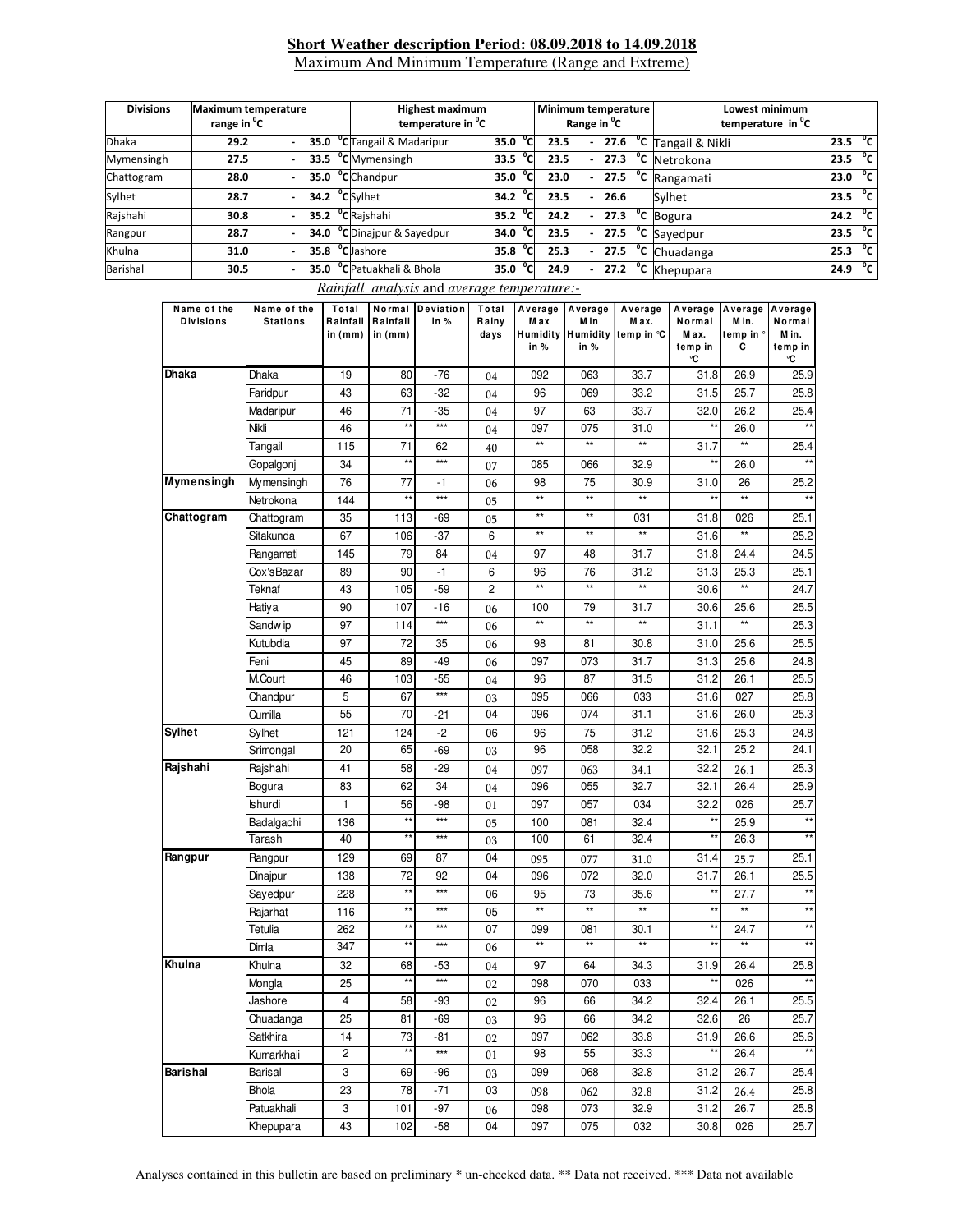

# Spatial distribution of Rainfall (mm). Period (08-09-2018 to 14-09-2018)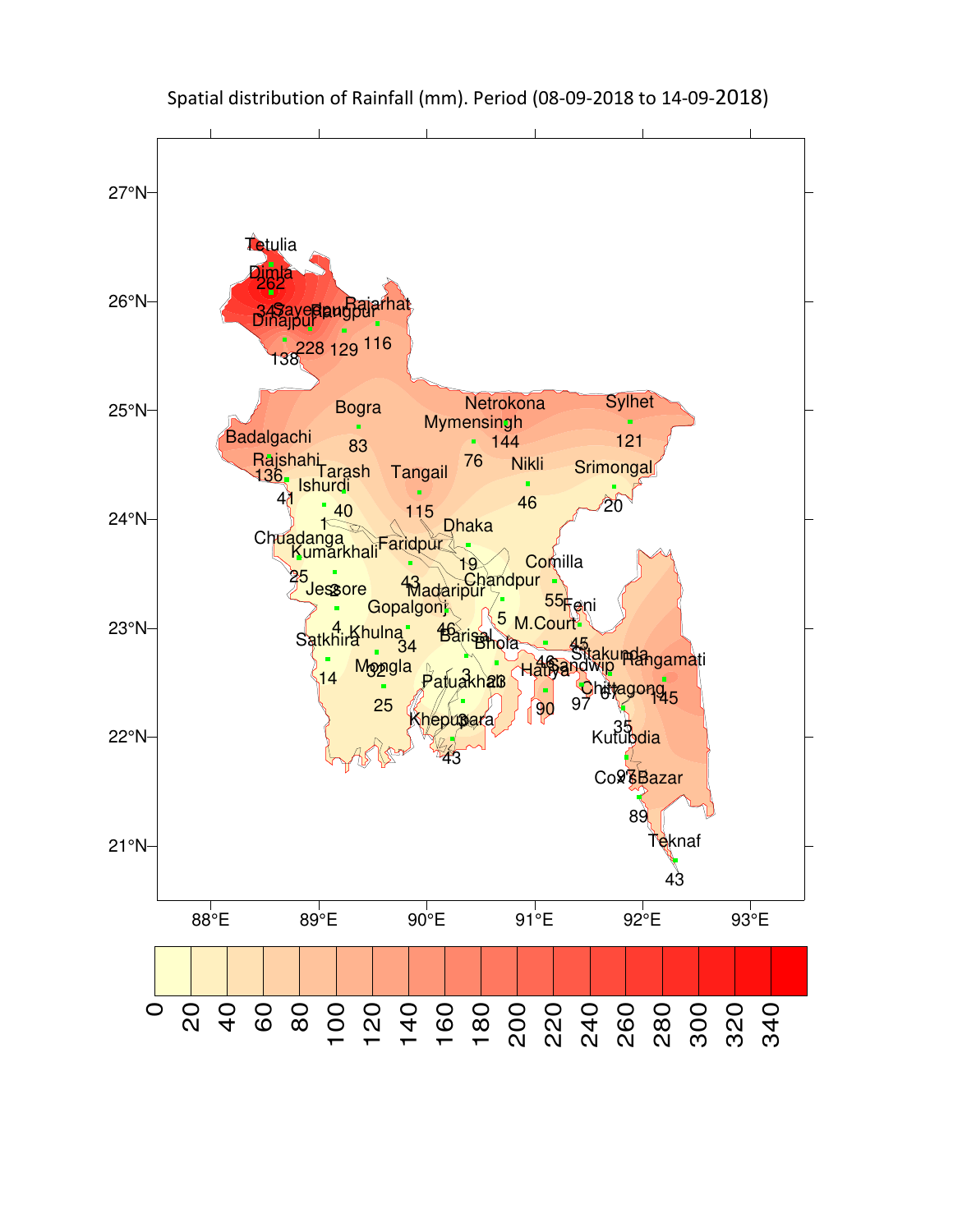



গণপ্রজাতন্ত্রী বাংলাদেশ সরকার বাংলাদেশ আবহাওয়া অধিদপ্তর কষি আবহাওয়া মহাশাখা

আবহাওয়া ভবন, ই-২৪, আগারগাঁও, ঢাকা-১২০৭।

www.bmd.gov.bd

তারিখ: ১৬-০৯-২০১৮ খ্রিঃ

পর্বাভাসের সময়কাল: ১৬-০৯-২০১৮ থেকে ২২-০৯-২০১৮

Simulated Rainfall (mm) (WRF model)

Extended outlook for accumulative rainfall (mm) Period 23-09-2018 to 30-09-2018)



এজিএম-২৩.০৯.০০০০.০৩৫.৫১.০১১.১৮.৩৬



1 5 10 20 30 40 50 60 80 100 120 140 160 200 250



## প্ৰধান বৈশিষ্ট্য সমূহঃ-

গত সপ্তাহে দেশের দৈনিক উজ্জ্বল সূর্যকিরণ কালের গড় ৩.৭৬ ঘন্টা ছিল । গত সপ্তাহে দেশের দৈনিক বাষ্পীভবনের গড় ৩.৪৬ মিঃ মিঃ ছিল।

## আবহাওয়ার পূর্বাভাসঃ ১৬-০৯-২০১৮ থেকে ২২-০৯-২০১৮ ইং পর্যন্ত।

এ সপ্তাহে দৈনিক উজ্জ্বল সূর্য কিরণ কাল ৪.০০ থেকে ৫.৫০ ঘন্টার মধ্যে থাকতে পারে ।

আগামী সপ্তাহের বাষ্পীভবনের দৈনিক গড় ৩.০০ মিঃ মিঃ থেকে ৪.০০ মিঃ মিঃ থাকতে পারে।

- মৌসুমী বায়ু বাংলাদেশের উপর মোটামুটি সক্রিয়।
- এ সময়ে খুলনা, বরিশাল, সিলেট ও চট্টগ্রাম বিভাগের অনেক স্থানে (৫১-৭৫)% এবং দেশের অন্যত্র কিছু কিছু স্থানে ( ২৬-৫০)% অস্থায়ী দমকা হাওয়াসহ হালকা (০৪-১০ মিঃ মিঃ/দিন) থেকে মাঝারি (১১-২২ মিঃ মিঃ/দিন) ধরনের বৃষ্টি/বজ্রবৃষ্টি হতে পারে। সেই সাথে দেশের দক্ষিণাঞ্চলের কোথাও কোথাও ( ২৬-৫০)% মাঝারি ধরনের ভারী (২৩-৪৩ মিঃমিঃ/দিন) বর্ষণ হতে পারে।
- এ সময়ের দ্বিতীয়ার্ধে বৃষ্টিপাতের পরিমাণ বাড়তে পারে।
- এ সময়ে সারাদেশে দিন ও রাতের তাপমাত্রা প্রায় অপরিবর্তিত থাকতে পারে।
- Plese visit-http://bmd.gov.bd/operational NWP for ten days forecast. User ID-test, password-test
- For I Phone: To download BMD weather app in your I phone Please go to>app Stores> Write BMD Weather app> download> open. For Android: Please go to > Google play stores> Write BMD Weather app> Click Install.
- Please subscribe BMD's shortcode '16110' for daily weather update. [from any Grameen phone write START{space} DHK and send to 16110 and after confirnation write Y and send it to 16110 again. ]

(কাওসার পারভীন) উপপরিচালক পরিচালকের পক্ষে

টেলিফোন: ০২৯১৪৩৭০৩ (অফিস)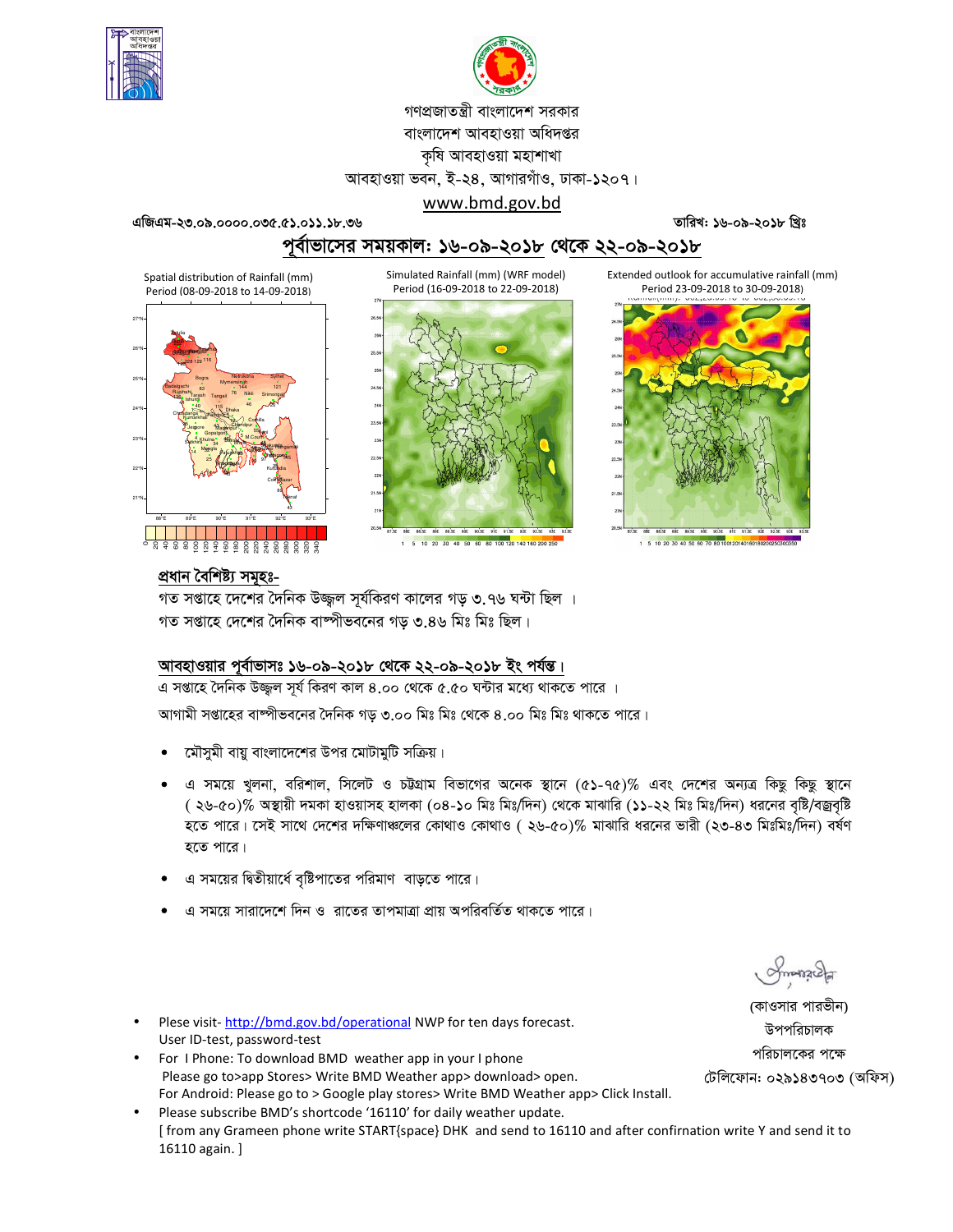#### <u>সংক্ষিপ্ত আবহাওয়া বিবরণী, সমূহ ০৮-০৯-২০১৮ থেকে ১৪-০৯-২০১৮</u>

| বিভাগ     | সর্বোচ্চ তাপমাত্রার পরিসর |      |                     | সৰ্বোচ্চ তাপমাত্ৰা   | সেঃ |                     |      | সর্বনিম তাপমাত্রার পরিসর <sup>o</sup> সেঃ |                  | সর্বনিম্ন তাপমাত্রা °সেঃ |            |
|-----------|---------------------------|------|---------------------|----------------------|-----|---------------------|------|-------------------------------------------|------------------|--------------------------|------------|
| ঢাকা      | ২৯.২                      | 0.90 | $^{\circ}$ সেঃ      | টাঙ্গাইল ও মাদারীপুর |     | ৩৫.০ $^{\circ}$ সেঃ | ২৩.৫ | ২৭.৬                                      | $^{\circ}$ সেঃ   | টাঙ্গাইল ও নিকলী         | ২৩.৫ ° সেঃ |
| ময়মনসিংহ | ২৭.৫                      |      | ৩৩.৫ $^{\circ}$ সেঃ | ময়মনসংহ             |     | ৩৩.৫ $^{\circ}$ সেঃ | ২৩.৫ | ২৭.৩                                      | $^{\circ}$ সেঃ   | নেত্ৰকোনা                | ২৩.৫ ° সেঃ |
| চটগ্ৰাম   | ২৮.০                      |      | ৩৫.০ ° সেঃ          | চাঁদপর               |     | ৩৫.০ ° সেঃ          | ২৩.০ | ২৭.৫                                      | $^{\circ}$ সেঃ   | রাসামাটি                 | ২৩.০ ° সেঃ |
| সিলেট     | ২৮.৭                      |      | ৩৪.২ $^{\circ}$ সেঃ | সিলেট                |     | ৩৪.২ $^{\circ}$ সেঃ | ২৩.৫ | ২৬.৬                                      | $^{\circ}$ সেঃ   | সিলেট                    | ২৩.৫ ° সেঃ |
| রাজশাহী   | ৩০.৮                      |      | ৩৫.২ ° সেঃ          | রাজশাহী              |     | ৩৫.২ ° সেঃ          | ২৪.২ | ২৭.৩                                      | $^{\circ}$ সেঃ   | বণ্ডতা                   | ২৪.২ ° সেঃ |
| রংপুর     | ২৮.৭                      |      | ৩৪.০ $^{\circ}$ সেঃ | দিনাজপুর ও সৈয়দপুর  |     | ৩৪.০ $^{\circ}$ সেঃ | ২৩.৫ | ২৭.৫                                      | $^{\circ}$ সেঃ   | সেয়দপর                  | ২৩.৫ ° সেঃ |
| খুলনা     | ৩১.০                      |      | ৩৫.৮ ° সেঃ          | যশোর                 |     | ৩৫.৮ ° সেঃ          | ২৫.৩ | ২৭.৫                                      | $^{\circ}$ সেঃ   | চয়াডাঙ্গা               | ২৫.৩ ° সেঃ |
| বরিশাল    | ৩০.৫                      |      | ৩৫.০ ° সেঃ          | পটয়াখালী ও ভোলা     |     | ৩৫.০ $^{\circ}$ সেঃ | ২৪.৯ | ২৭.২                                      | $^{\circ}$ সেঃ . | খেপুপাড়া                | ২৪.৯ ° সেঃ |

## <u>বৃষ্টিপাত বিশ্লেষন এবং স্বাভাবিক তাপমাত্ৰা :</u>

| বিভাগের নাম | স্টেশনের নাম | মোট<br>বৃষ্টিশাত | ষাভাবিক<br>বৃষ্টিপাত | বিছ্যুতি(%)    | মোট<br>বৃষ্টিশাতের | সৰ্বোষ্ক গড<br>আৰ্দ্ৰতা | সর্বোনিম্ন     | গড সৰ্বোষ্ক<br>তাপমাত্রা | গড<br>ষভাবিক | সৰ্বনিম্ন<br>গড | সৰ্বনিম্ন<br>ষাভাবিক |
|-------------|--------------|------------------|----------------------|----------------|--------------------|-------------------------|----------------|--------------------------|--------------|-----------------|----------------------|
|             |              | (মিঃমিঃ)         | (মিঃমিঃ)             |                | দিন                | ( %)                    | আৰ্দ্ৰতা       | (ডিগ্ৰী সেঃ)             | তাপমাত্রা    | তাপমাত্রা       | গড়                  |
|             |              |                  |                      |                |                    |                         | ( %)           |                          | (ডিগ্ৰী      | (ডিগ্ৰী         | তাপমাত্রা(           |
| ঢাকা        | ঢাকা         |                  |                      |                |                    |                         |                |                          | (সঃ)         | (সঃ)            | ডিগ্ৰী সেঃ)          |
|             | করিদপুর      | ১৯               | þο                   | -95            | 08                 | ০৯২                     | ০৬৩            | 00.9                     | 05.5         | ২৬.৯            | ২৫.৯                 |
|             | মাদারীপুর    | 80               | 99                   | -৩২            | о8                 | ৯৬                      | ০৬৯            | ৩৩.২                     | 05.6         | ২৫.৭            | ২৫.৮                 |
|             | নিকলী        | 8 <sub>b</sub>   | ۹۵<br>**             | -৩৫<br>***     | о8                 | ৯৭                      | ৬৩             | ৩৩.৭                     | ৩২.০<br>$**$ | ২৬.২            | ২৫.৪<br>$**$         |
|             | টাঙ্গাইল     | 89               |                      |                | 08                 | ০৯৭<br>$**$             | ०१৫<br>**      | ৩১.০<br>**               |              | ২৬.০<br>**      |                      |
|             | গোপালগঞ্জ    | ১১৫              | ۹۵<br>**             | ৬২<br>***      | 80                 |                         |                |                          | ৩১.৭<br>$**$ |                 | 20.8<br>$**$         |
| ময়মনসিংহ   | ময়মনসিংহ    | $\mathcal{O}8$   |                      |                | o٩                 | ob¢                     | ০৬৬            | ৩২.৯                     |              | ২৬.০            |                      |
|             | নেত্ৰকোনা    | ৭৬               | ۹۹<br>**             | د-<br>***      | ০৬                 | ৯৮<br>$***$             | 90<br>**       | ৩০.৯<br>**               | ৩১.০<br>**   | ২৬<br>**        | ২৫.২<br>$**$         |
| চট্টগ্ৰাম   | ঢট্ৰগ্ৰাম    | 588              |                      |                | o¢                 | $***$                   | $\ast\ast$     | ০৩১                      |              |                 |                      |
|             | সীতাকুন্ড    | ৩৫               | ১১৩                  | -৬৯            | o¢                 | $***$                   | $* *$          | $\pm\pm$                 | ৩১.৮         | ০২৬<br>**       | ২৫.১                 |
|             | রাঙ্গামার্টি | ৬৭<br>286        | ১০৬<br>৭৯            | -৩৭<br>b8      | ৬<br>$\circ 8$     | ৯৭                      | 8 <sub>b</sub> | 05.9                     | 0.6<br>৩১.৮  | 28.8            | ২৫.২<br>28.0         |
|             | কক্সবাজার    | ৮৯               | ৯০                   | -5             | ৬                  | ৯৬                      | ৭৬             | ৩১.২                     | 0.5          | ২৫.৩            | ২৫.১                 |
|             | টেকনাফ       | 8 <sub>0</sub>   | ১০৫                  | -৫৯            | ₹                  | $**$                    | **             | **                       | 00.6         | **              | २8.१                 |
|             | হাতিযা       | ৯০               | ১০৭                  | -১৬            | ০৬                 | ১০০                     | ৭৯             | ৩১.৭                     | 00.6         | ২৫.৬            | ২৫.৫                 |
|             | সন্দ্বীপ     | ৯৭               | 558                  | ***            | ০৬                 | $**$                    | **             | **                       | 05.5         | **              | ২৫.৩                 |
|             | কুতুবদীয়া   | ৯৭               | ৭২                   | ৩৫             | ০৬                 | ৯৮                      | ৮১             | 00.b                     | 0.60         | ২৫.৬            | ২৫.৫                 |
|             | ফেনী         | 8¢               | ৮৯                   | -8৯            | ০৬                 | ০৯৭                     | ০৭৩            | ৩১.৭                     | 0.5          | ২৫.৬            | 28.b                 |
|             | মাইজদী কোট   | 89               | ১০৩                  | -00            | 08                 | ৯৬                      | ৮৭             | ৩১.৫                     | ৩১.২         | ২৬.১            | ২৫.৫                 |
|             | চাঁদপুর      | ¢                | ৬৭                   | ***            | ೲ                  | ০৯৫                     | ০৬৬            | ೲ                        | 0.5.5        | ०२१             | ২৫.৮                 |
|             | কুমিল্লা     | œ                | 90                   | -57            | о8                 | ০৯৬                     | 098            | 05.5                     | 0.6          | ২৬.০            | ২৫.৩                 |
| সিলেট       | সিলেট        | ১২১              | 558                  | -২             | ০৬                 | ৯৬                      | 90             | ৩১.২                     | 0.6          | ২৫.৩            | 28.5                 |
|             | শ্ৰীমঙ্গল    | ২০               | W                    | -৬৯            | ೲ                  | ৯৬                      | oQb            | ०२.२                     | ৩২.১         | ২৫.২            | 28.5                 |
| রাজশাহী     | রাজশাহী      | $8\sqrt{ }$      | ¢Ъ                   | -59            | о8                 | ০৯৭                     | ০৬৩            | 08.5                     | ৩২.২         | ২৬.১            | ২৫.৩                 |
|             | বগুডা        | ৮৩               | پي                   | $\mathcal{O}8$ | о8                 | ০৯৬                     | 990            | ৩২.৭                     | ৩২.১         | ২৬.৪            | ২৫.৯                 |
|             | ঈশ্বরদী      | r                | ৫৬                   | -94            | ०১                 | ০৯৭                     | ०৫१            | 008                      | ৩২.২         | ০২৬             | ২৫.৭                 |
|             | বদলগাৰ্ঘী    | 50 <sub>0</sub>  | **                   | ***            | o¢                 | 500                     | ob)            | ৩২.৪                     | $**$         | ২৫.৯            | **                   |
|             | তাডাশ        | 80               | **                   | ***            | ೲ                  | ১০০                     | ৬১             | ৩২.8                     | $**$         | ২৬.৩            | $**$                 |
| রংগুব       | রংপুর        | ১২৯              | ৬৯                   | ৮৭             | о8                 | ০৯৫                     | ०११            | 0.60                     | 05.8         | ২৫.৭            | ২৫.১                 |
|             | দিনাজপুর     | ১৩৮              | ৭২                   | ৯২             | 08                 | ০৯৬                     | ०१२            | ৩২.০                     | ৩১.৭         | ২৬.১            | ২৫.৫                 |
|             | সৈয়দপুর     | ২২৮              | **                   | ***            | ০৬                 | ৯৫                      | ৭৩             | 0.90                     | **           | ২৭.৭            | $**$                 |
|             | রাজারহাট     | ১১৬              | **                   | ***            | o¢                 | $\ast\ast$              | $\pm\pm$       | $\pm\pm$                 | **           | $\ast\ast$      | $**$                 |
|             | তেতুঁলিয়া   | ২৬২              | **                   | ***            | o٩                 | ০৯৯                     | ob)            | ৩০.১                     | **           | २8.१            | $\ast\ast$           |
|             | ডিমলা        | ৩৪৭              | **                   | ***            | ০৬                 | $***$                   | $\pm\pm$       | **                       | $***$        | **              | $\ast\ast$           |
| থুলনা       | থুলনা        | ৩২               | Уb                   | -৫৩            | о8                 | ৯৭                      | 98             | ৩৪.৩                     | ৩১.৯         | ২৬.৪            | ২৫.৮                 |
|             | মংলা         | ২৫               | **                   | ***            | ०२                 | ০৯৮                     | ०१०            | ೦೦೦                      | **           | ০২৬             | $\ast\ast$           |
|             | ଏ(ଆସ         | 8                | ¢Ъ                   | -৯৩            | ०२                 | ৯৬                      | ৬৬             | 08.3                     | ৩২.৪         | ২৬.১            | ১.৩۶                 |
|             | চুয়াডাঙ্গা  | ২৫               | ৮১                   | -৬৯            | ೲ                  | ৯৬                      | لگانا          | ७8.२                     | ৩২.৬         | ২৬              | ২৫.৭                 |
|             | সাতস্কীরা    | $\sqrt{8}$       | ৭৩                   | -62            | ০২                 | ০৯৭                     | ০৬২            | 00.b                     | ৩১.৯         | ২৬.৬            | ২৫.৬                 |
|             | কুমারথালী    | ২                | **                   | $***$          | ०১                 | ৯৮                      | ¢¢             | 00.0                     | **           | ২৬.৪            | $***$                |
| ∥বরিশাল     | বরিশাল       | ৩                | ৬৯                   | -৯৬            | ೲ                  | ০৯৯                     | ০৬৮            | ৩২.৮                     | ৩১.২         | ২৬.৭            | ২৫.৪                 |
|             | ভোলা         | ২৩               | ٩b                   | -95            | ೲ                  | ০৯৮                     | ০৬২            | ৩২.৮                     | ৩১.২         | ২৬.৪            | ২৫.৮                 |
|             | পটুয়াথালী   | ৩                | ১০১                  | -৯৭            | ০৬                 | ০৯৮                     | ০৭৩            | ৩২.৯                     | ৩১.২         | ২৬.৭            | ২৫.৮                 |
|             | খেপুপাড়া    | 8 <sub>0</sub>   | ১০২                  | -46            | о8                 | ०৯१                     | ०१৫            | ০৩২                      | ৩০.৮         | ০২৬             | ২৫.৭                 |

N.B .Analyses contained in this bulletin are based on preliminary \* un-checked data. \*\* Data not received. \*\*\* Data not available.